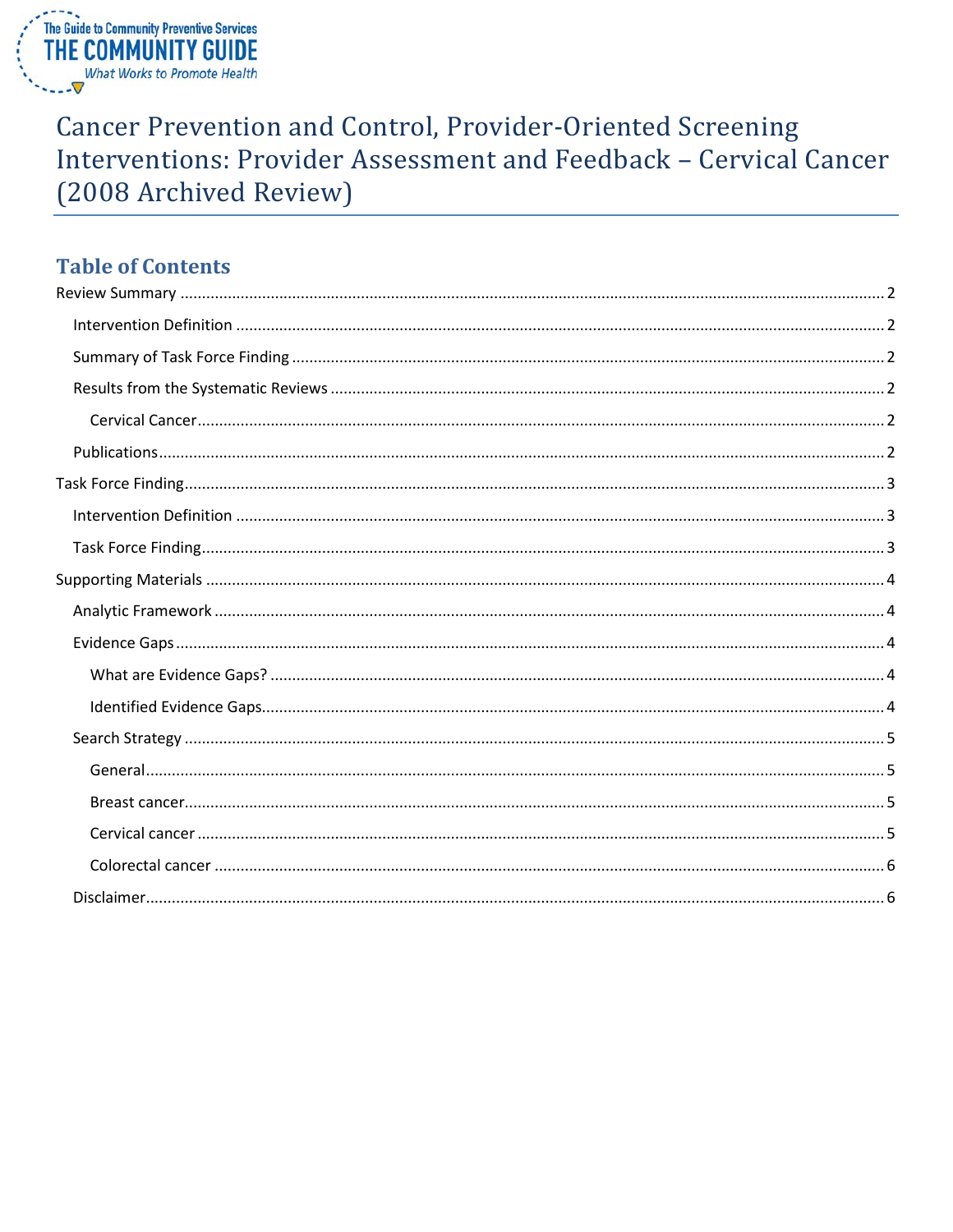

# **Review Summary**

# <span id="page-1-1"></span><span id="page-1-0"></span>**Intervention Definition**

These interventions assess how often providers offer or deliver screening services to clients (assessment) and then give providers information about their performance (feedback). The feedback may describe the performance of an individual provider or of a group of providers (e.g., mean performance for a practice). The performance may be compared with a goal or standard.

# <span id="page-1-2"></span>**Summary of Task Force Finding**

The Community Preventive Services Task Force recommends interventions that include provider assessment and feedback based on sufficient evidence of their effectiveness in increasing cervical cancer screening by Pap test.

The Task Force has related findings for provider assessment and feedback specific to the following:

- Breast cancer (recommended)
- Colorectal cancer screening by fecal occult blood test (recommended)
- Colorectal cancer screening by flexible sigmoidoscopy, colonoscopy, or double contrast barium enema (insufficient evidence)

# <span id="page-1-3"></span>**Results from the Systematic Reviews**

Eight studies qualified for the systematic review.

#### <span id="page-1-4"></span>**Cervical Cancer**

• Proportion of study participants completing Pap tests: median increase of 9 percentage points (4 studies)These results were based on a systematic review of all available studies, conducted on behalf of the Task Force by a team of specialists in systematic review methods, and in research, practice and policy related to cancer prevention.

### <span id="page-1-5"></span>**Publications**

Sabatino SA, Habarta N, Baron RC. [Interventions to increase recommendation and delivery of screening for breast,](http://www.thecommunityguide.org/cancer/screening/client-oriented/Cancer2008_SystematicReviews.pdf)  [cervical, and colorectal cancers by healthcare providers: systematic reviews of provider assessment and feedback and](http://www.thecommunityguide.org/cancer/screening/client-oriented/Cancer2008_SystematicReviews.pdf)  [provider incentives](http://www.thecommunityguide.org/cancer/screening/client-oriented/Cancer2008_SystematicReviews.pdf) [www.thecommunityguide.org/cancer/screening/clientoriented/Cancer2008\_SystematicReviews.pdf]. *Am J Prev Med* 2008;35(1S):67-74.

Task Force on Community Preventive Services. Recommendations for client- [and provider-directed interventions to](http://www.thecommunityguide.org/cancer/screening/client-oriented/Cancer2008_TaskForceRecs.pdf)  [increase breast, cervical, and colorectal cancer screening](http://www.thecommunityguide.org/cancer/screening/client-oriented/Cancer2008_TaskForceRecs.pdf) [www.thecommunityguide.org/cancer/screening/clientoriented/Cancer2008\_TaskForceRecs.pdf]. *Am J Prev Med* 2008;35(1S):21-5.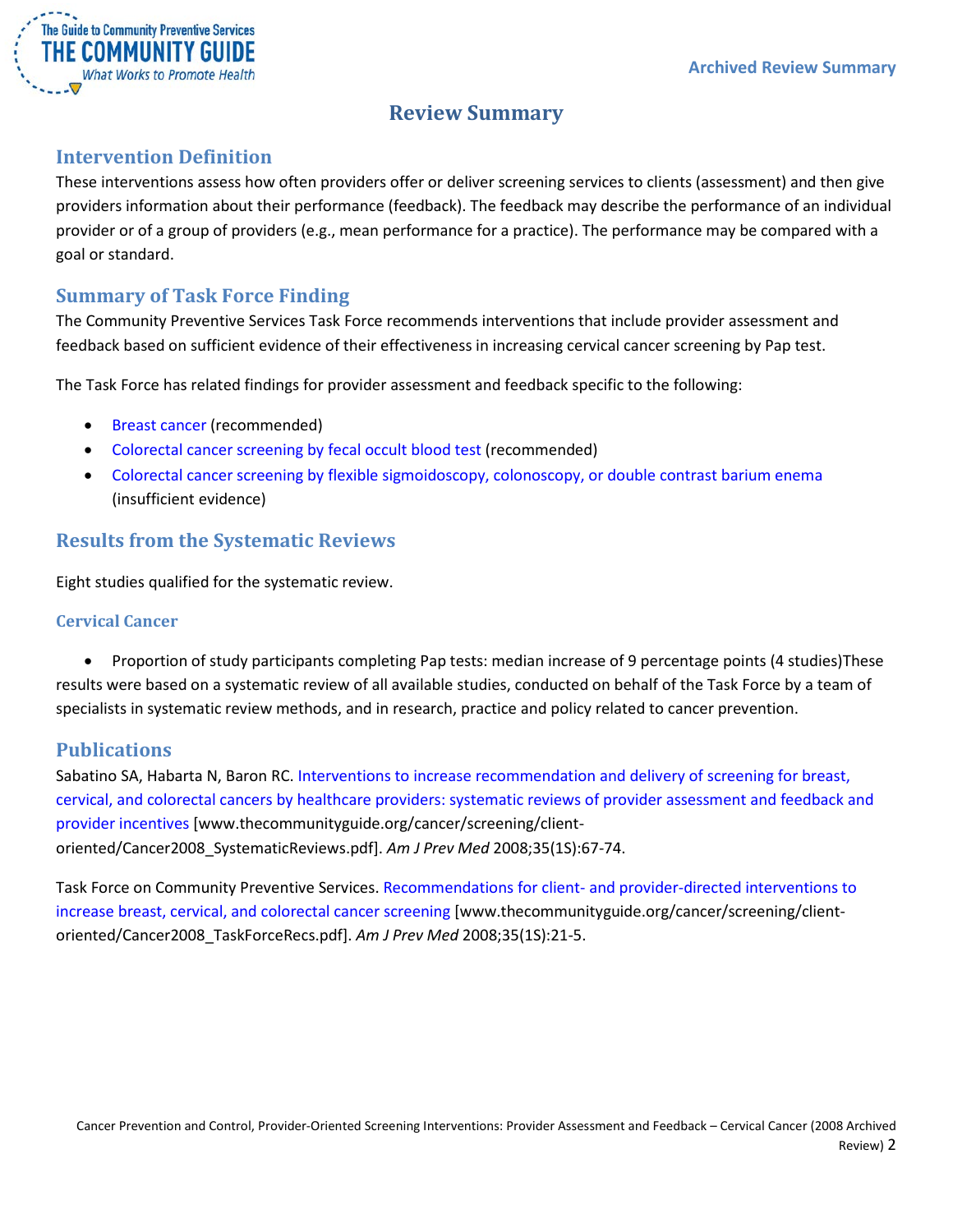

#### **Archived Task Force Finding**

<span id="page-2-0"></span>*The following Task Force finding and supporting materials are for provider assessment and feedback to increase breast, cervical, and colorectal cancer screening.*

# **Task Force Finding**

#### <span id="page-2-1"></span>**Intervention Definition**

Provider assessment and feedback interventions are intended to evaluate provider performance in delivering or offering screening to clients (assessment) and then present providers with information about their performance in providing screening (feedback). Feedback can address the performance of a group of providers or an individual provider, and can include a comparison of that performance with a goal or standard.

#### <span id="page-2-2"></span>**Task Force Finding (July 2008)\***

On the basis of sufficient evidence of effectiveness in increasing screening for breast cancer (mammography), cervical cancer (Pap test), and colorectal cancer (FOBT), the Task Force recommends the use of provider assessment and feedback interventions. Evidence was insufficient, however, to determine the effectiveness of this intervention in increasing colorectal cancer screening using methods other than FOBT.

\*From the following publication:

Task Force on Community Preventive Services. Recommendations for client- [and provider-directed interventions to](http://www.thecommunityguide.org/cancer/screening/client-oriented/Cancer2008_TaskForceRecs.pdf)  [increase breast, cervical, and colorectal cancer screening](http://www.thecommunityguide.org/cancer/screening/client-oriented/Cancer2008_TaskForceRecs.pdf) [www.thecommunityguide.org/cancer/screening/clientoriented/Cancer2008\_TaskForceRecs.pdf]. *Am J Prev Med* 2008;35(1S):21-5.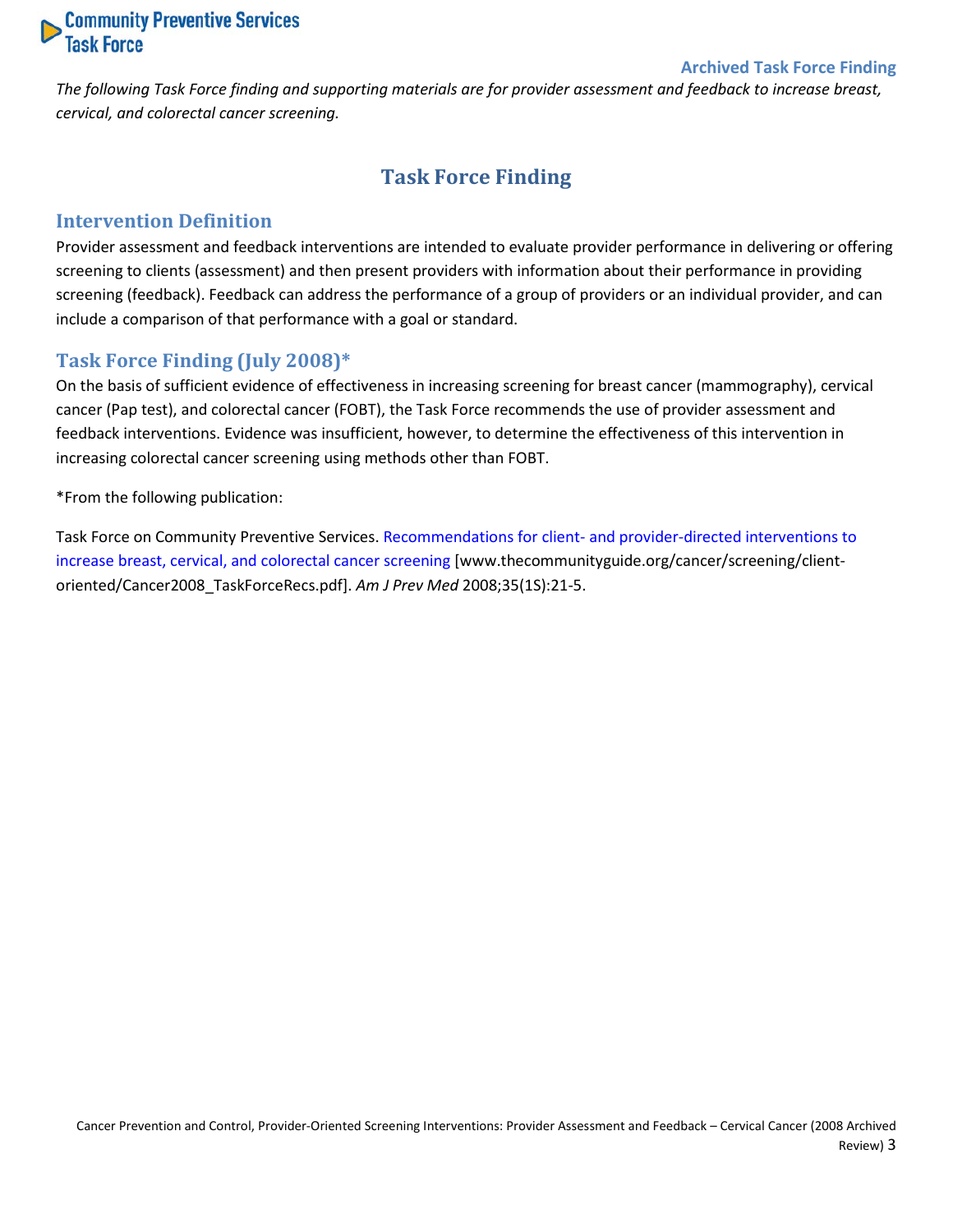

# **Supporting Materials**

### <span id="page-3-1"></span><span id="page-3-0"></span>**Analytic Framework**

See Figure 1 on page S68 of Sabatino SA, Habarta N, Baron RC. Interventions to increase recommendation and delivery [of screening for breast, cervical, and colorectal cancers by healthcare providers: systematic reviews of provider](http://www.thecommunityguide.org/cancer/screening/client-oriented/Cancer2008_SystematicReviews.pdf)  [assessment and feedback and provider incentives](http://www.thecommunityguide.org/cancer/screening/client-oriented/Cancer2008_SystematicReviews.pdf) [www.thecommunityguide.org/cancer/screening/clientoriented/Cancer2008\_SystematicReviews.pdf]. *Am J Prev Med* 2008;35(1S):67-74.

# <span id="page-3-2"></span>**Evidence Gaps**

#### <span id="page-3-3"></span>**What are Evidence Gaps?**

Each Community Preventive Services Task Force (Task Force) review identifies critical evidence gaps—areas where information is lacking. Evidence gaps can exist whether or not a recommendation is made. In cases when the Task Force finds insufficient evidence to determine whether an intervention strategy works, evidence gaps encourage researchers and program evaluators to conduct more effectiveness studies. When the Task Force recommends an intervention, evidence gaps highlight missing information that would help users determine if the intervention could meet their particular needs. For example, evidence may be needed to determine where the intervention will work, with which populations, how much it will cost to implement, whether it will provide adequate return on investment, or how users should structure or deliver the intervention to ensure effectiveness. Finally, evidence may be missing for outcomes different from those on which the Task Force recommendation is based.

#### <span id="page-3-4"></span>**Identified Evidence Gaps**

The effectiveness of provider assessment and feedback in promoting screening mammography, Pap tests, and FOBTs has been established. However, several key research issues remain or are in need of further corroborative evidence.

#### *Effectiveness*

- Are these interventions effective in increasing screening by more invasive methods, such as colorectal endoscopy or double-contrast barium enema?
- Can a single assessment and feedback program targeting all three cancer sites increase screening use for each site?
- Are some approaches more effective than others (e.g., group versus individual feedback)?

#### *Applicability*

• Does the magnitude of effect differ for (1) physicians in training versus trained physicians and (2) providers other than physicians?

#### *Barriers to Implementation*

• What is required to facilitate dissemination and implementation of provider assessment and feedback to healthcare system settings across the United States?

#### *Economic Evidence*

• How are the costs and cost effectiveness of these interventions related to the structural characteristics of the settings of interventions? In particular, can HMOs address logistical problems (e.g., contacting providers and

Cancer Prevention and Control, Provider-Oriented Screening Interventions: Provider Assessment and Feedback – Cervical Cancer (2008 Archived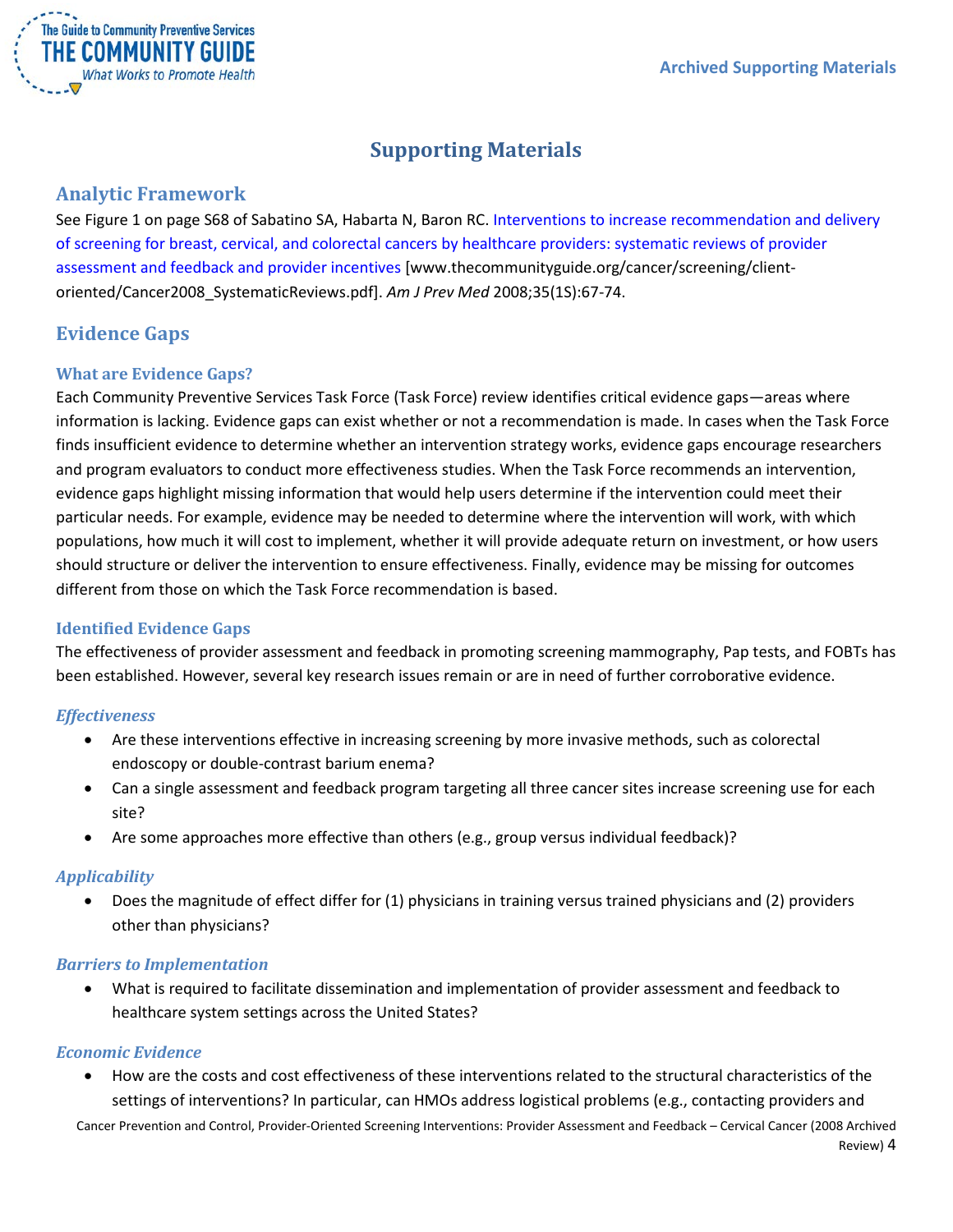

reducing administrative time) more readily than fee-for-service practices, thereby lowering costs and improving cost effectiveness?

#### *Other Positive or Negative Effects*

• What is the impact of interventions on non–cancer related healthcare delivery? For example, does the effect of these interventions spill over into improved delivery of other clinical services?

## <span id="page-4-0"></span>**Search Strategy**

*The following outlines the search strategy used for reviews of these interventions to increase breast, cervical, and colorectal cancer screening: Client Reminders (archived); Client Incentives (archived); Mass Media Targeting Clients (archived); Small Media Targeting Clients; Group Education for Clients (archived); One-on-One Education for Clients (archived); Reducing Structural Barriers for Clients (archived); Reducing Client Out-of-Pocket Costs (archived); Provider Assessment and Feedback (archived); Provider Incentives (archived).*

To establish the evidence base the team searched five computerized databases from the earliest entries in each through November 2004: MEDLINE, database of the National Library of Medicine (from 1966); the Cumulative Index to Nursing and Allied Health database (CINAHL, from 1982); the Chronic Disease Prevention database (CDP, Cancer Prevention and Control subfield, from 1988); PsycINFO (from 1967); and the Cochrane Library databases. Medical subject headings (MeSH) searched (including all subheadings) are shown below. The team also scanned bibliographies from key articles and solicited other citations from other team members and subject-matter experts. Conference abstracts were not included because, according to Community Guide criteria, they generally do not provide enough information to assess study validity and to address the research questions.

The search identified over 9000 citations whose titles and abstracts were screened for potential relevance to interventions and outcomes of interest; of these, 580 articles were retrieved for full-text review.

Search terms used in five electronic databases to find studies for inclusion in the systematic reviews of cancer screening. Searches were conducted to find all studies of cancer screening including those specific to screening for breast, cervical, or colorectal cancer.

#### <span id="page-4-1"></span>**General**

Neoplasms—combined with any of the following headings: Early detection Mass screening Multiphasic screening Preventive health services Screening

#### <span id="page-4-2"></span>**Breast cancer** Breast neoplasms

Mammography

#### <span id="page-4-3"></span>**Cervical cancer**

Cervical intraepithelial neoplasia (Uterine) cervical neoplasms

Cancer Prevention and Control, Provider-Oriented Screening Interventions: Provider Assessment and Feedback – Cervical Cancer (2008 Archived Review) 5